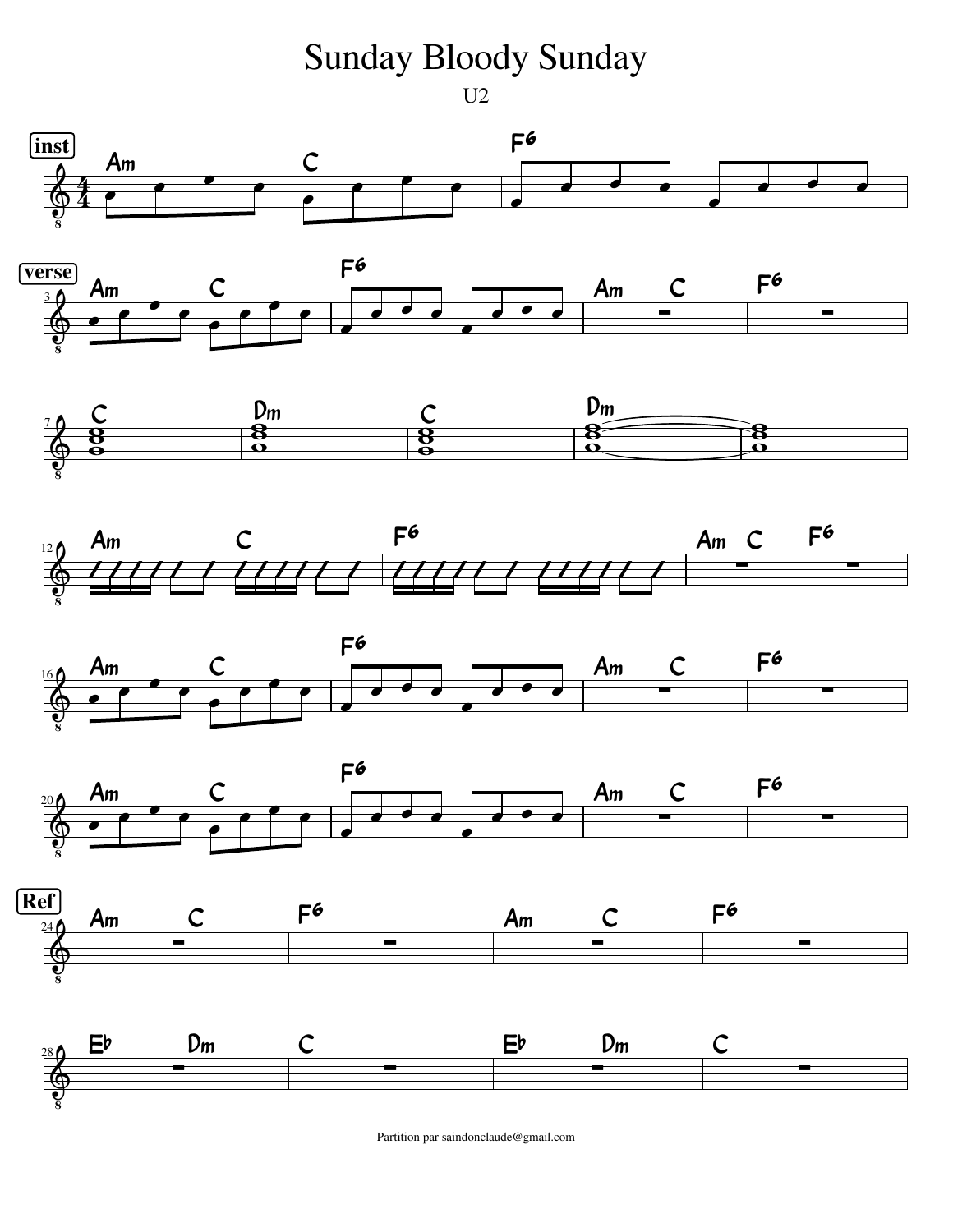















2 Partition par saindonclaude@gmail.com